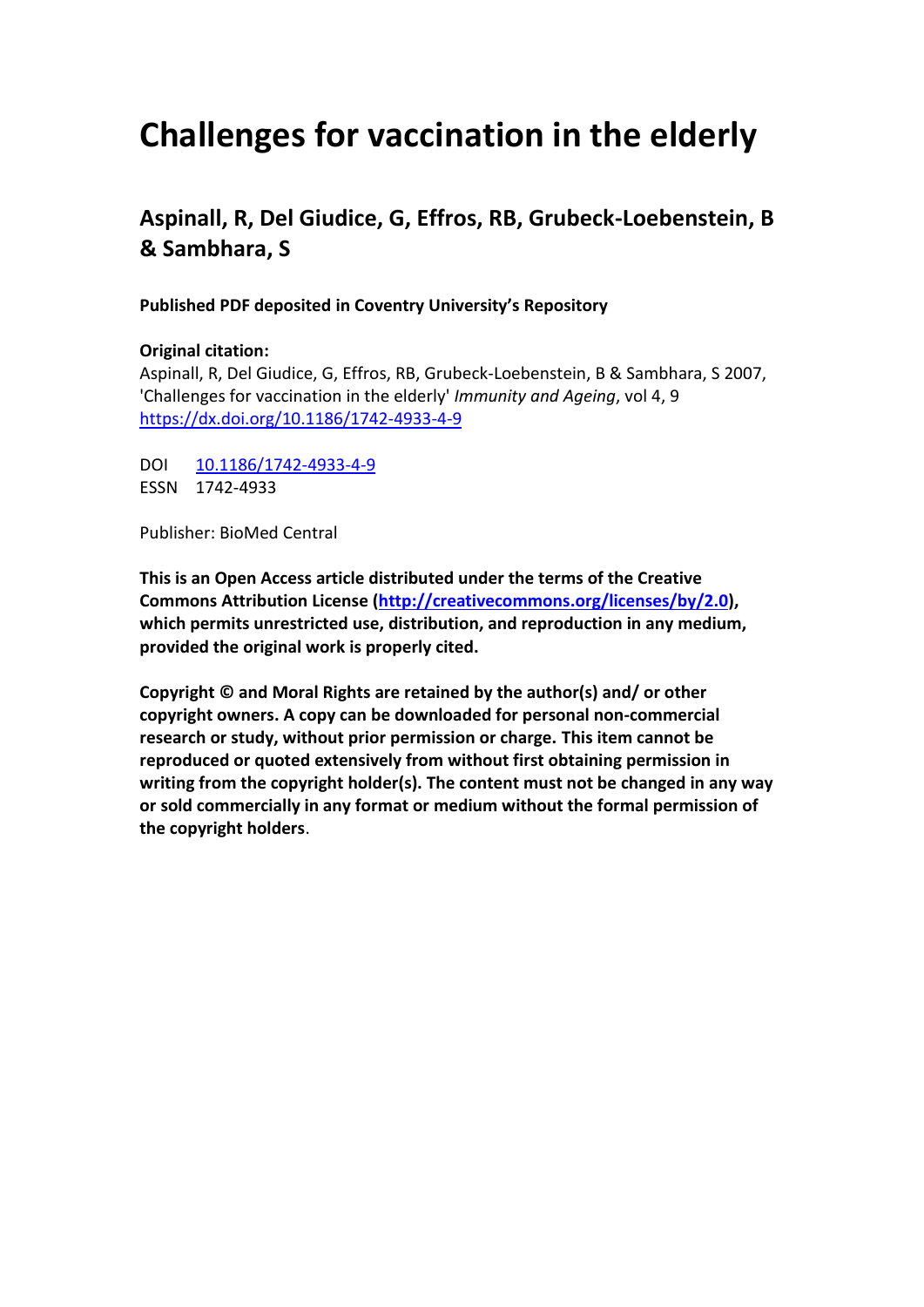### Review **[Open Access](http://www.biomedcentral.com/info/about/charter/)**

### **Challenges for vaccination in the elderly** Richard Aspinall\*<sup>1</sup>, Giuseppe Del Giudice<sup>2</sup>, Rita B Effros<sup>3</sup>, Beatrix Grubeck-Loebenstein<sup>4</sup> and Suryaprakash Sambhara<sup>5</sup>

Address: 1Department of Immunology, Imperial College, London, UK, 2Novartis Vaccines, Via Fiorentina 1, 53100 Siena, Italy, 3Department of Pathology and Laboratory Medicine, David Geffen School of Medicine at UCLA, Los Angeles, USA, 4Institute for Biomedical Aging Research, Austrian Academy of Sciences, Innsbruck, Austria and 5Influenza Division, Centers for Disease Control and Prevention, Atlanta, USA

Email: Richard Aspinall\* - r.aspinall@imperial.ac.uk; Giuseppe Del Giudice - giuseppe.del\_giudice@novartis.com; Rita B Effros - REffros@mednet.ucla.edu; Beatrix Grubeck-Loebenstein - beatrix.grubeck@oeaw.ac.at; Suryaprakash Sambhara - zao1@cdc.gov \* Corresponding author

> Received: 6 September 2007 Accepted: 11 December 2007

Published: 11 December 2007

*Immunity & Ageing* 2007, **4**:9 doi:10.1186/1742-4933-4-9

[This article is available from: http://www.immunityageing.com/content/4/1/9](http://www.immunityageing.com/content/4/1/9)

© 2007 Aspinall et al; licensee BioMed Central Ltd.

This is an Open Access article distributed under the terms of the Creative Commons Attribution License [\(http://creativecommons.org/licenses/by/2.0\)](http://creativecommons.org/licenses/by/2.0), which permits unrestricted use, distribution, and reproduction in any medium, provided the original work is properly cited.

#### **Abstract**

The increased susceptibility of the elderly to infection presents a major challenge to public health services. An aging immune system is well documented as the cause of increased infection rates in elderly people. Such immunosenescence is multi-factorial and incompletely understood. Immunosenescent changes include malfunctioning of innate immune system cellular receptors; involution of the thymus, with consequent reduction of the naïve T cell population; alteration of the T cell population composition; modified phenotypes of individual T cells; and replicative senescence of memory cells expressing naïve markers. Unfortunately, immunosenescence also renders vaccination less effective in the elderly. It is therefore important that the vaccines used against common but preventable diseases, such as influenza, are specifically enhanced to overcome the reduced immune responsiveness of this vulnerable population.

#### **1. Introduction**

The global population is aging and the percentage of the population that is elderly ( $\geq 60$  years of age) now forms a larger proportion than ever before. Analysis undertaken by the United Nations has shown that the percentage of elderly people worldwide has increased from 8% in 1950 to 10% in 2000; this trend is expected to continue, with 21% of the population being elderly by 2050 [1].

The aging population presents a challenge for the public healthcare system, as the elderly suffer from more frequent and severe infections than younger people [2]. Furthermore, elderly people tend to experience poor outcomes from infections in comparison to the younger population. In particular, influenza is an example of a common infection which causes annual epidemics, and in the elderly, is associated with increased morbidity. Indeed, influenza is one of the ten major causes of death in the elderly [2].

One of the main reasons for the increase in infections observed in the elderly is believed to be immunosenescence [2]. This term was introduced by Dr. Roy Walford [3] and refers to the immune system's diminished function with age [4], which leads to a decline in the response to infection by both the innate and adaptive immune systems. This phenomenon, however, is not yet fully understood [5].

As the immune response in the elderly declines and the outcome of infection is often poor, prevention of infections becomes critically important [4]. Vaccination can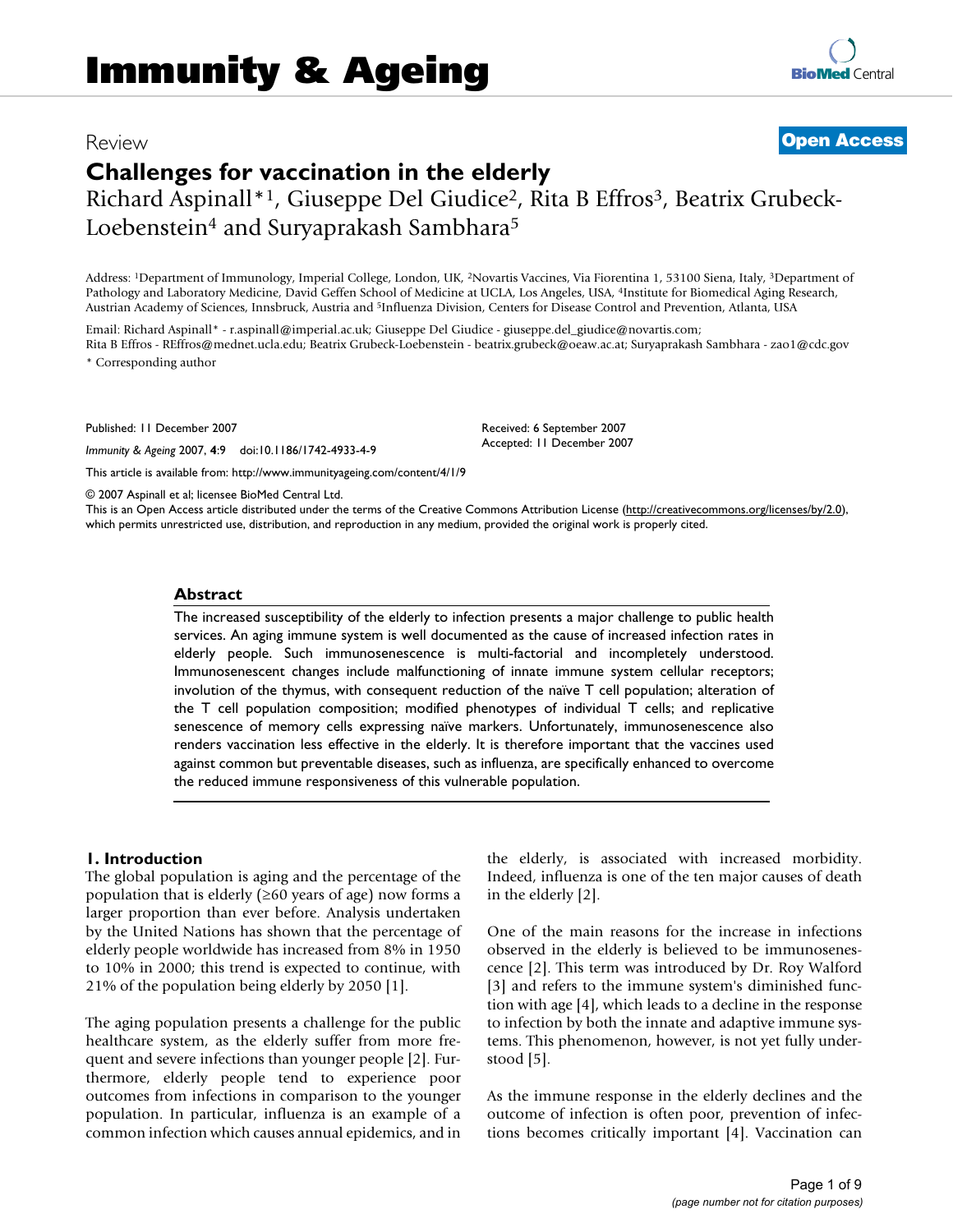protect the elderly against diseases such as influenza, and in this case is recommended by the World Health Organization [6] and other health authorities. However, immunosenescence also affects the response to immunisation, as shown by the reduced efficacy of annual influenza vaccination in the elderly, with an efficacy of 17–53% in the elderly, compared with 70–90% in healthy adults [7].

The effects of immunosenescence on the innate immune response, the generation of T cells, the adaptive immune response, and the response to vaccination are discussed here, highlighting the need for a better understanding of the effects of aging on the immune response and the development of more effective vaccines that target the elderly.

#### **2. Aging changes innate immunity**

Innate immunity is a key element of the immune response; it prevents the entry of pathogens into the body's tissues, rapidly removes microorganisms if they gain access into the tissues, and instructs the adaptive immune system to mount pathogen-specific humoral and cellular immune responses. The innate immune system includes several cellular components such as macrophages, natural killer cells, and neutrophils, which provide first-line defence against bacterial and viral infections [8]. The function of these cells declines with age, which may offer an explanation for the increased incidence of gastrointestinal and skin infections, as well as an increase in bacterial and viral pneumonias observed in the elderly. Immunosenescence of the innate immune system may also contribute to the reduced response to vaccination, such as for influenza; while influenza vaccination has 70– 90% efficacy in healthy adults, this falls to 17–53% in the elderly [7]. This reduced efficacy is due to changes in the microenvironment leading to suboptimal stimulation of the adaptive immune system.

The innate immune system detects pathogens using pattern-recognition receptors, such as toll-like receptors (TLR), which recognise specific molecular patterns present on the surface of pathogens triggering a variety of signalling pathways. TLR are evolutionarily conserved molecules expressed on a variety of cells, such as macrophages, and form a large family of related molecules [8,9]. Interaction between a TLR and a pathogen stimulates the secretion of a wide range of antibacterial peptides that destroy the pathogen and trigger an inflammatory response [9]. Changes in the expression and function of TLR as a result of immunosenescence, leading to dysregulated pro-inflammatory cytokine and chemokine secretion, may explain why the elderly fail to exhibit classical symptoms of some infectious diseases. Furthermore, alteration in the functioning of TLR may interrupt instruction of the adaptive immune system, resulting in an inadequate response.

Studies comparing macrophage TLR from young and old mice using an *in vitro* system have shown that expression and function of these receptors declines with age [8]. Furthermore, there is a decrease in the secretion of proinflammatory cytokines in aged mice, which is replicated in frail, elderly people (Figure 1) [10]. These findings demonstrate the impact of immunosenescence on the expression and function of TLR, resulting in changes which affect the innate immune response, which in turn affect the adaptive response. Therefore, modulation of the innate immune system either with TLR ligands or the products of TLR activation may enhance disease resistance, immune response and vaccine effectiveness in the elderly.

#### **3. Immunosenescence affects the response to vaccines**

In a young healthy adult (<30 years of age) there are approximately  $3 \times 10^{11}$  T cells, of which 1–2% can be found within the blood, and up to 50% are within the antigen-naïve population. During a successful response, activation of these antigen-naïve T cells leads to their clonal expansion, the generation of effector cells and the subsequent reduction in the amount and source of the antigen. This is followed by a period of cell death since the immune system no longer requires large numbers of T cells bearing that specific antigen receptor; however, some cells remain and become memory T cells that subsequently enter the memory T cell pool. Repeated exposure of the immune system to a potential pathogen will be met by these memory T cells and will lead to a response that is more rapid and of greater magnitude than the response following the initial exposure. As there are few completely sterile environments, each of us is confronted on a daily basis with different organisms. Thus, our survival depends upon our immune system recognising and responding successfully to a broad range of potential pathogens. Provided these pathogens do not result in our death, our immunological memory should increase; indeed, analysis shows that aging is associated with an increase in the number of memory T cells. Theoretically then, with this increased memory T cell pool, we should be able to cope with more infections as we get older. Unfortunately this does not seem to be the case. Evidence from epidemiological, clinical and laboratory studies suggest an age-related defect in the immune system. The epidemiological evidence reveals that older individuals are often the first to be affected by new or emerging pathogens such as West Nile virus [11]. During an epidemic of West Nile virus in the United States in 2002, the majority of cases occurred in those over 50 years of age. The epidemic caused 4156 cases, of which 284 were fatal; the median age of the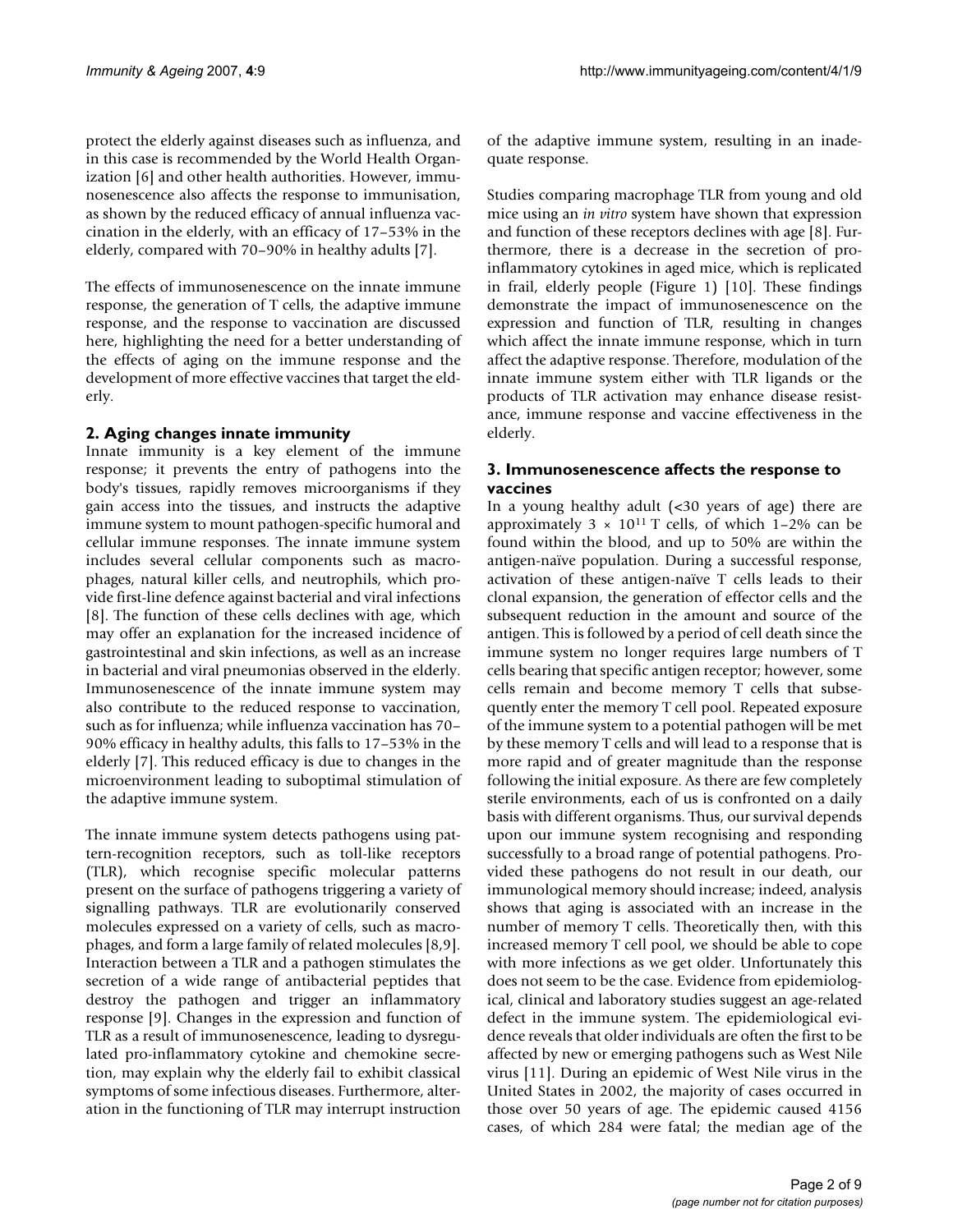

#### Monocytes from frail elderly subj like receptors (TLR) ligation **Figure 1** ects secrete reduced levels of proinflammatory cytokines and chemokines in response to toll-

**Monocytes from frail elderly subjects secrete reduced levels of proinflammatory cytokines and chemokines in response to toll-like receptors (TLR) ligation**. TNF-α, tumour necrosis factor alpha; IL-6, interleukin-6; IL-8, interleukin-8; MCP-1, monocyte chemotactic protein-1; LPS, lipopolysaccharide; Zym, zymosan; Poly I:C, polyinosinic-polycytidylic acid; R848, resiquimod; Med, medium alone. Results are from  $1 \times 10^6$  monocytes from nine young and nine elderly individuals stimulated with various TLR ligands and analyses of culture supernatants 48 hours post-stimulation. The error bars represent standard error of means.

deceased was 78 years of age [12]. Clinicians recognise that in addition to this susceptibility to new pathogens, older individuals often have difficulties in dealing with pathogens which they have previously overcome, including the annual return of influenza. Although influenza infection is considered to be a self-limiting contagious viral-mediated disease of the respiratory tract, it is associated with considerable morbidity and mortality in the elderly. Those >65 years of age account for >90% of the deaths from influenza and are more likely to develop

complications such as pneumonia following infection [13].

Such age-associated dysfunctions are preceded by a measurable decline in thymic export of  $\alpha\beta$ <sup>+</sup> T cells [14,15] to the naïve T cell pool, which declines with age due to the combination of the limited lifespan of naïve cells, reduced thymic function, and recruitment of naïve cells into activated and memory T cell pools. Homeostatic mechanisms, however, ensure that numbers within the total T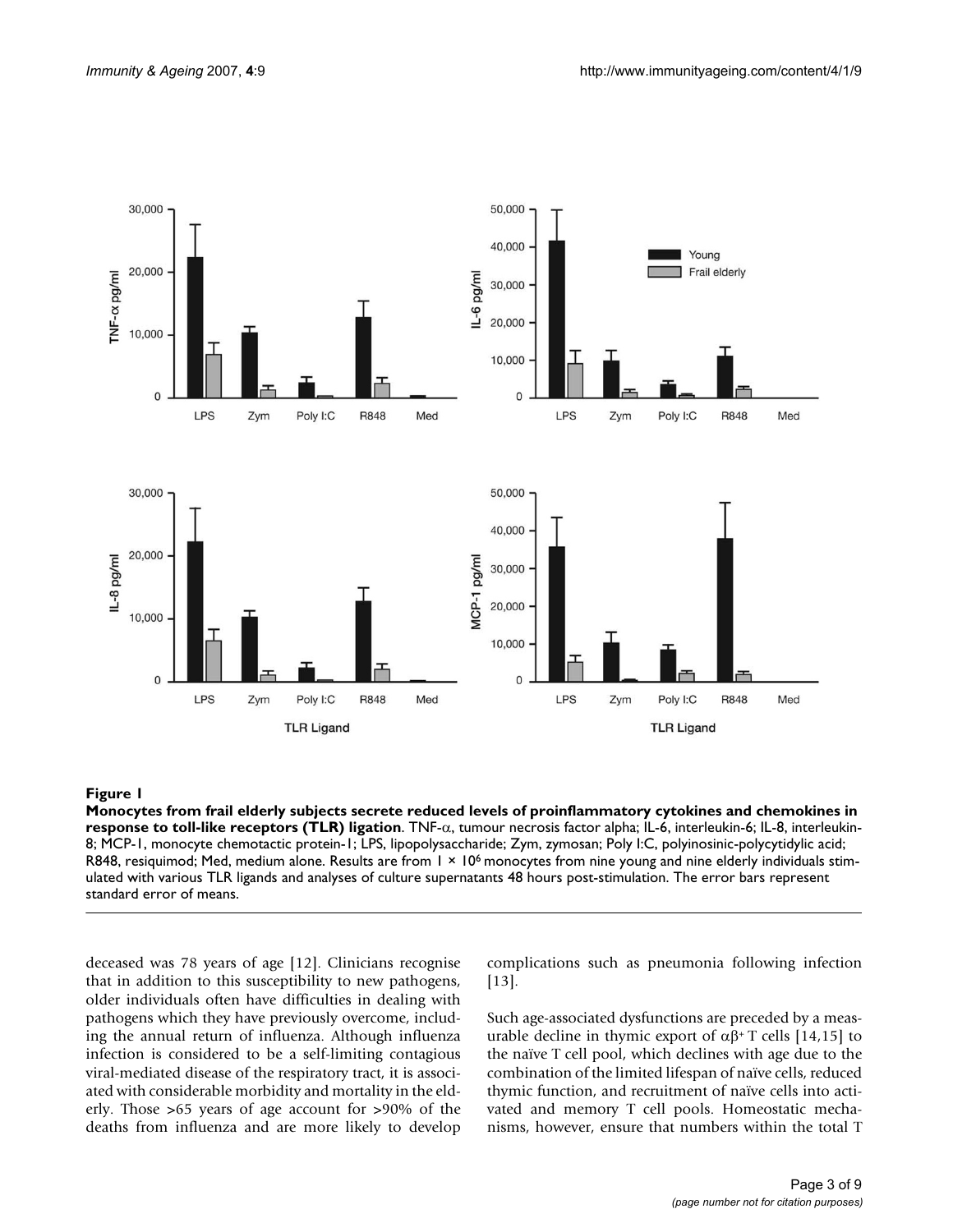cell pool are maintained through life within specific limits, so a decrease in naïve T cell numbers is matched by an increase in the number of memory T cells [16,17] and senescent T cells [18].

The age-associated alteration in the number of naïve T cells emerging from the thymus is thought to be caused by changes in the thymic microenvironment that prevent thymopoiesis. One element recently implicated in these changes is interleukin-7 (IL-7) [19]. IL-7 has a central role in the production of T cells. The receptor for IL-7, which comprises a common γ chain and an α chain, is expressed during the intrathymic T cell developmental pathway [20]. Interaction between IL-7 and its receptor at early stages of the T cell pathway has been reported to aid cell survival [21] and also act as a cofactor in recombination events [22]. At later thymocyte stages, this interaction may act to expand positively selected thymocytes [23]. An agerelated reduction in production of IL-7 within the thymus [19,24] contributes to the reduced survival of thymocytes [25] and it is this reduction which produces the agerelated decline both in thymic size and thymic output.

The decline in IL-7 expression levels makes it a target for therapeutic interventions to rejuvenate thymopoiesis in the elderly. Previous work has shown that IL-7 can reverse the atrophy of the thymus in old animals, ensuring increased thymic output to the peripheral T cell pool and improving immune responses [25]. The normal therapeutic approach has been to inject IL-7 subcutaneously so that it will diffuse through the organs and tissues of the body to reach its target organ. This approach is inefficient because of the low concentration of IL-7 that eventually reaches the thymus. As with most therapeutic agents, there is likely to be a threshold IL-7 concentration requirement, below which it has no effect. The approach taken to overcome this problem was to target IL-7 to the thymus by the creation of a fusion protein. The molecule CCL25 is produced in the thymus [26] and binds to the chemokine receptor CCR9 for which it is the only known ligand. A fusion protein between the extracellular portion of CCR9 and IL-7, when used as a therapeutic agent in old animals, results in the accumulation of the fusion protein in the thymus, the reversal of age-associated thymic atrophy, a significant increase in the production of new T cells and a significant improvement in antiviral responses in old animals [26]. An example of the effect of the fusion protein treatment is provided in Figure 2 which shows that mice treated with the fusion protein had a lower influenza viral load in their lungs, compared with sham-treated animals, following influenza infection.

IL-7 clearly has an important role in thymic functioning and these findings indicate that modulation of IL-7 may



#### Figure 2

**Influenza viral load in the lungs of 20 month old mice, 6 days after infection. Copyright 2005 The American Association of Immunologists, Inc. \*P< 0.001 when compared with the control group.** These mice had expression plasmids containing either the IL-7 gene, the fusion protein (the extracellular portion of the chemokine receptor CCR9 and interleukin-7) gene, or a sham control gene (the N-terminal portion of CCR9) inserted into their anterior tibial muscle approximately 2 months previously [26].

offer a target for increasing the response to vaccination in the elderly.

#### **4. The challenges of immunity to infection in the elderly**

The effects of immunosenescence on the thymus and resulting decline in the population of naïve T cells have already been mentioned. As the ratio of naïve T cells (i.e., cells that have not yet encountered a specific antigen) [27] to memory T cells falls, the repertoire of cells available to respond to challenges from novel pathogens shrinks [28,29]. Theoretically, this small population of cells should still proliferate and be functional, offering protection against new infections [27]. Furthermore, these cells could be specifically targeted by vaccines to stimulate specific and effective immune responses. However, evidence suggests that although these cells have a naïve phenotype they may also have aged.

The phenotype and function of the remaining naïve T cell population in the elderly was evaluated and compared with those of younger people [27]. Fluorescent-activated cell sorting (FACS) analysis was used to detect surface markers that should be abundant in this population of cells such as the T cell homing receptors CD62L and CCR7. In addition, levels of CD57, the senescence marker, were measured, which was expected to be expressed at low levels. The results indicate that naïve T cells from the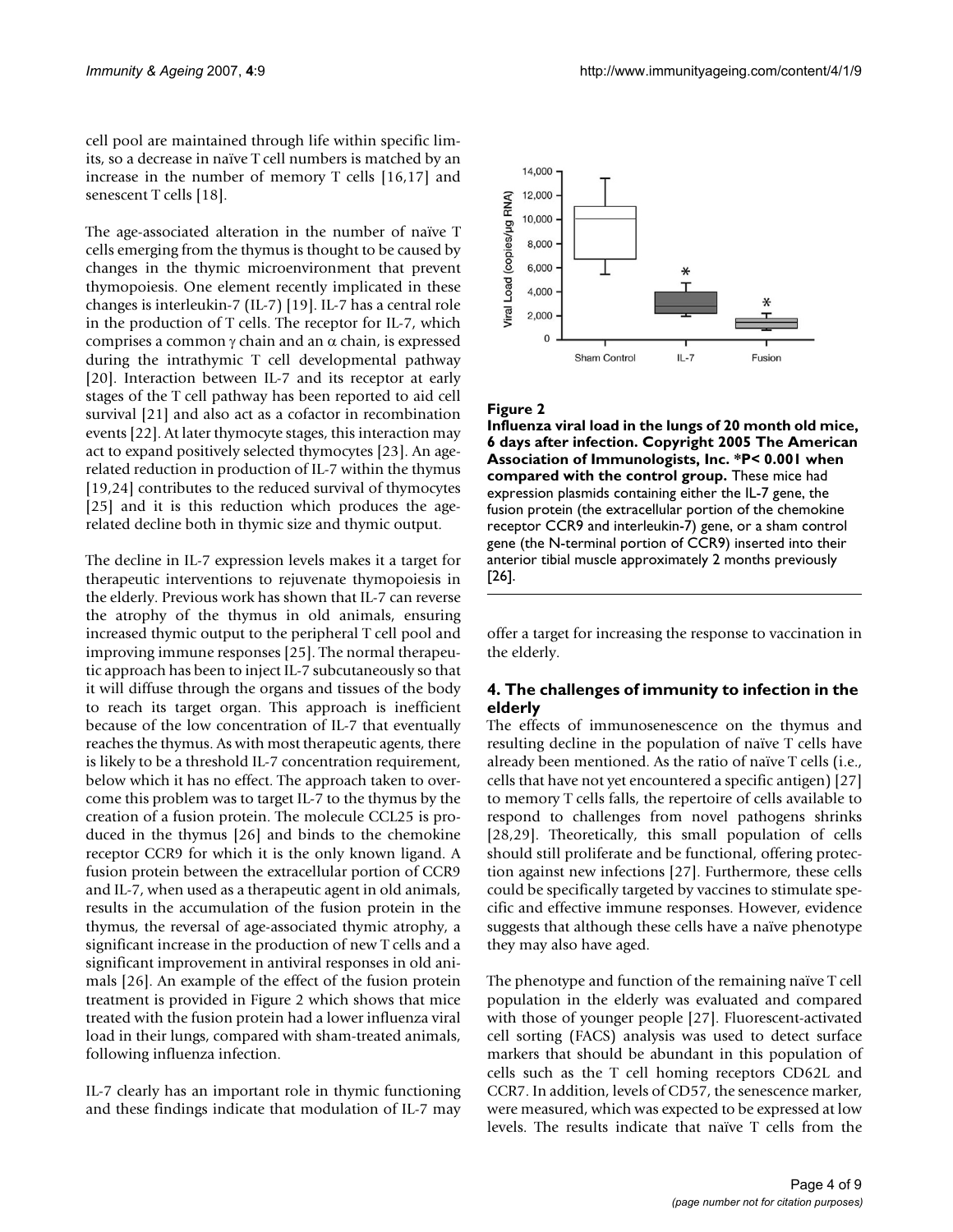younger donors form a homogenous population, the majority of which express CD62L and CCR7, with very few cells expressing CD57 (Figure 3A) [30]. However, the naïve T cells from elderly donors formed a much more heterogeneous population. Approximately 40% of cells did not express the T cell homing receptors CD62L and CCR7, meaning these cells cannot migrate to peripheral lymph tissue. In addition, about 10% expressed the senescent marker CD57 (Figure 3A).

Further studies have shown that T cells from the elderly with a naïve phenotype (CD45 RA+ CD28+ as well as CD45 RA+ CD28+ CD62L+) had significantly shorter telomeres, a sign of reduced proliferative potential, than those from younger people (Figure 3B) [27,30]. In addition, the T cell receptor repertoire is restricted in all 24 Vβ families, suggestive of the presence of clonal expansions [27]. These changes were unexpected, since naïve T cells, irrespective of their source, should theoretically have long telomeres and should not have undergone clonal expansion.

In theory, increasing age would be predicted to be associated with a well-functioning memory T cell population that can respond to previously encountered pathogens. However, this is not always the case [31]. Among several factors that hamper the function of both naïve and memory T cells in the elderly, there is latent infection with cytomegalovirus (CMV) [32]. CMV seropositivity has been linked with changes of T cell phenotype and function similar to those observed in immunosenescence. In addition, this is thought to be one of the main factors stimulating oligoclonal expansion in CD8+ T cells. Overall, these findings suggest that phenotypic classification of naïve T cells may be inaccurate in the elderly. Furthermore, CMV infection clearly contributes to the functional decline of the immune responsiveness with age.

#### **5. Vaccine-induced antibody responses wane rapidly in the elderly**

Some of the wide-reaching effects of immunosenescence have been described in the previous sections, including the impact on the composition of the T cell pool. Evidence suggests that in the elderly, a large proportion of the memory T cells have characteristics of replicative senescence [33]. The potential far-reaching effects of the presence of senescent T cells is illustrated by the correlation between poor response to vaccination in the elderly and an increase in the proportion of CD8+ T cells that lack expression of CD28 [34-36].

The underlying cause for the putative occurrence of replicative senescence within the T cell memory pool during aging may relate to the exquisite specificity of each lymphocyte. Although it is estimated that an individual CD4+

T cell can respond to approximately  $3 \times 10^5$  different 11mer peptides [37], there is an enormous repertoire of immune cells and the number of cells that can recognise and respond to any single antigen may be extremely small. Thus, to generate a sufficient quantity of specific effector cells to fight an infection, an activated lymphocyte must proliferate extensively before its progeny differentiate into effector cells. For this reason, a limitation on the process of cell division could potentially have devastating consequences on immune function.

In situations of repeated interaction with an antigen over an extended period, as occurs during chronic infections, the relevant T cells undergo extensive proliferation, as indicated by telomere length measurements. Studies that model this process in cell culture using an allogeneic lymphoblastoid cell line as antigen have shown that extensive antigen-driven cell division ultimately triggers an irreversible cell-cycle arrest by a process referred to as replicative senescence. Using this same model, we have shown that cultures of senescent CD8+ T cells also show resistance to apoptosis, permanent loss of CD28 expression, reduced ability to respond to stress, and an altered cytokine profile. If similar changes in cytokine profiles occur *in vivo*, T cell communication and response to vaccination may be affected. An example of this alteration in cytokine profiles is the increase in the production of tumour necrosis factor alpha (TNF- $\alpha$ ) and IL-6 [36], changes that occur in cell culture, and which mirror cytokine profiles observed in the frail elderly. Conversely, reduced production of antiviral cytokine, interferon-γ, was observed in cultures of HIVspecific senescent CD8+ T cells established from HIV+ donors (Figure 4). HIV disease shows multiple features of premature immunological aging [37].

A further change observed in senescent CD8+ T cells is the critically short telomere length [36]. Telomerase, an enzyme that is upregulated in activated T cells, re-elongates telomeres *in vivo* and the decline in the activity of this protein is thought to play a key role in replicative senescence. CD8+ T cells that are repeatedly stimulated with antigen in cell culture lose the ability to activate telomerase [38,39]. Gene therapy using the catalytic human telomerase (hTERT), improves the function of these cells [40]. These proof-of-principle studies suggest that telomerase-based approaches, either genetic or pharmacologic, may retard or prevent CD8+T cell replicative senescence.

Several factors may drive T cell senescence *in vivo*, among which are infections with viruses that establish latency, such as CMV or Epstein-Barr virus (EBV). These viruses can chronically stimulate T cells, and may be responsible for the presence of clonal expansions of virus-specific CD8+ T cells in the elderly [32]. Thus, in addition to telomerase-based strategies for preventing or reversing this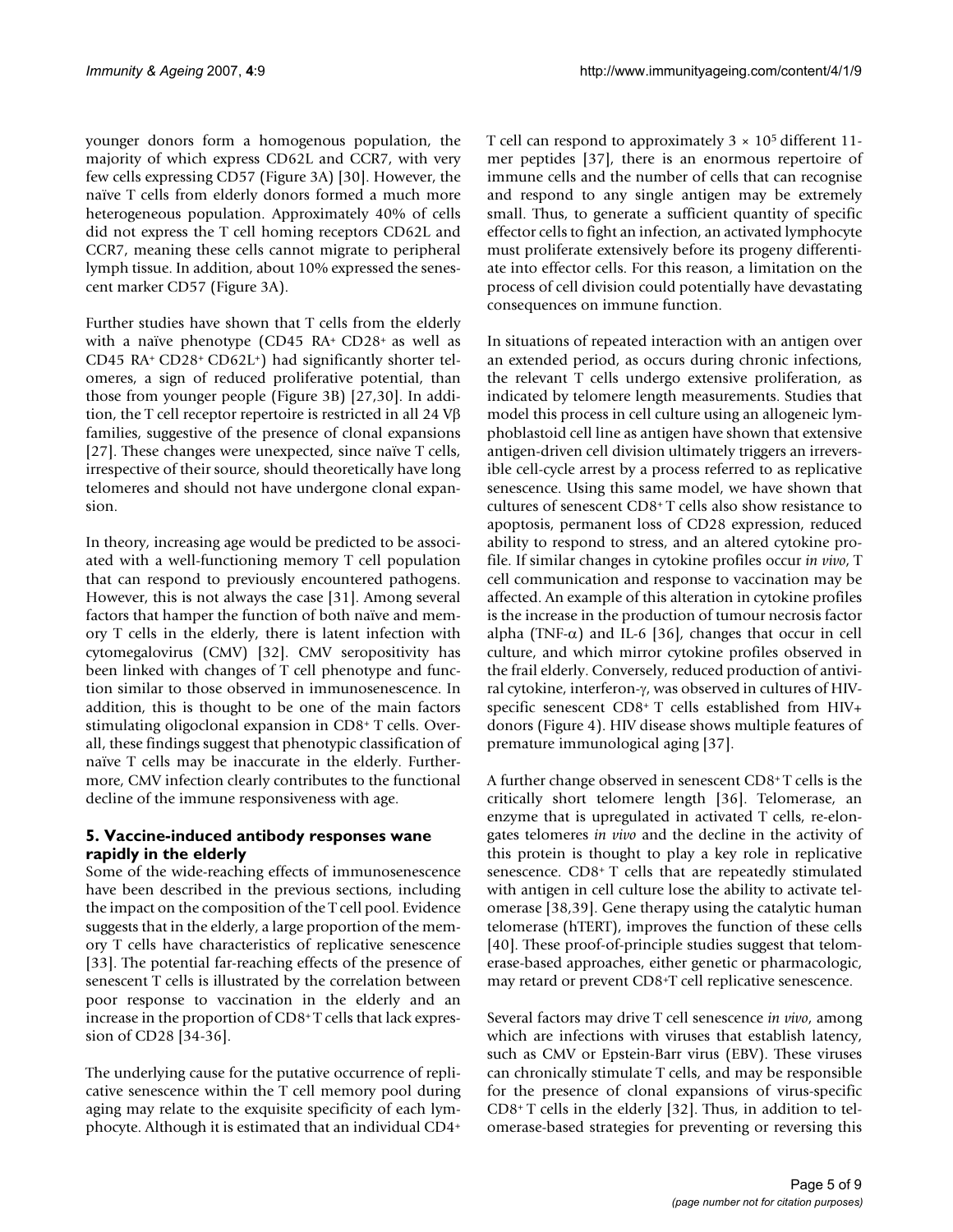

#### **Figure 3** CD8+ CD45RA+CD28+ T-cells from 5 young (<35 years of age) and 5 elderly (>65 years of age) donors

**CD8+ CD45RA+CD28+ T-cells from 5 young (<35 years of age) and 5 elderly (>65 years of age) donors**. **A) Expression of CD surface markers by fluorescent-activated cell sorting (FACS) analysis [30]**. Numbers in the graph indicate the percentage of cells in the respective quadrant. Ten identical experiments were performed. **B) Flow fluorescent** *in situ* **hybridisation (FISH) analysis of the relative telomere length [30]**. Filled black peak represents the tetraploid human T-cell leukemia cell line 1301 with a known telomere length of 25 kbp (internal standard). The figure shows one of ten identical experiments.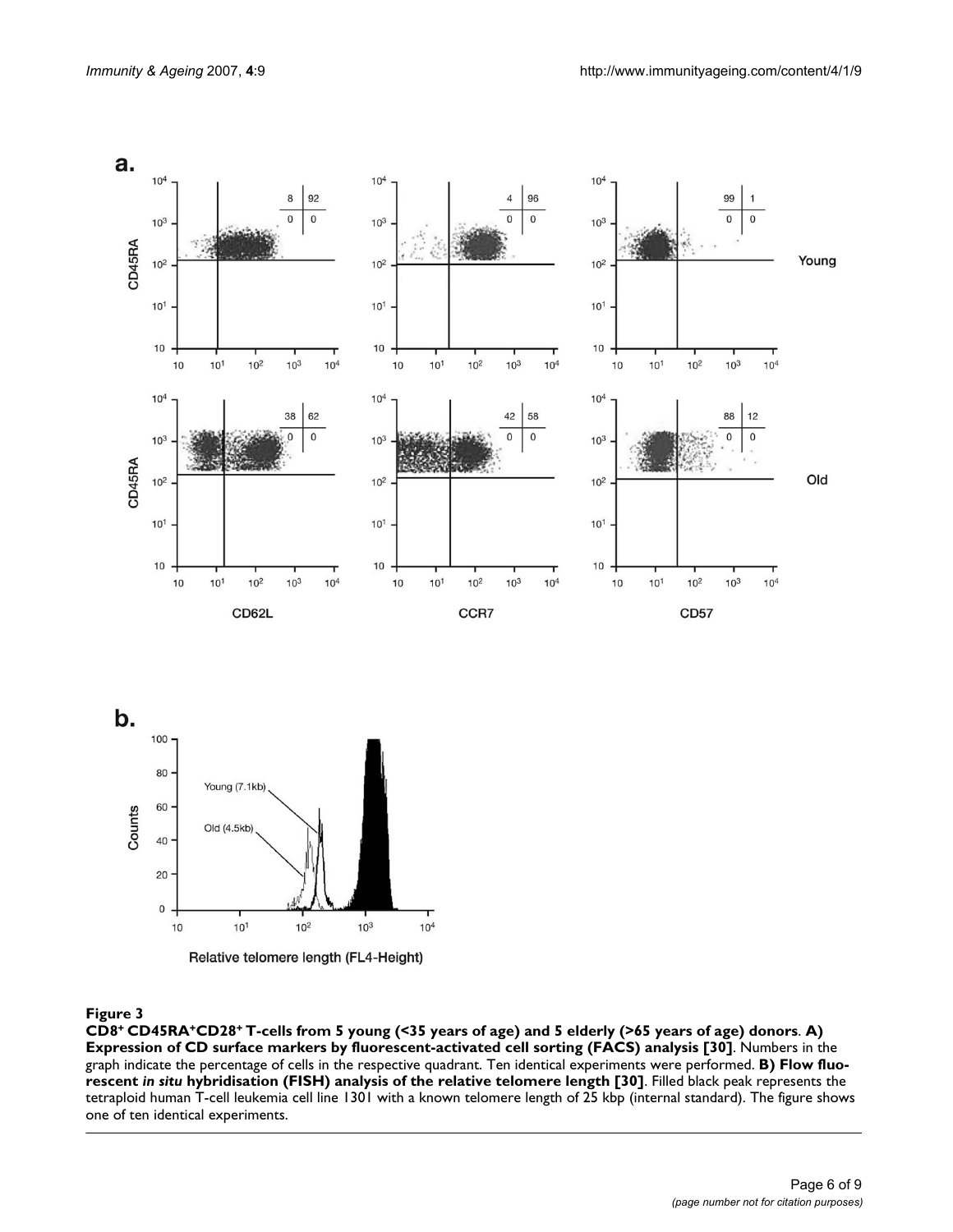

#### Figure 4

**The decline in interferon-**γ **(IFN-**γ**) production with culture age [36]. Reproduced with permission from Blackwell Publishing**. Long-term HIV-specific cultures were established by repeated stimulation of CD8 T-cells from HLA-A2+ HIV-infected persons with the appropriate gag, pol and env peptides. Early passage (5 population doublings, PD 5) and late passage (PD 25) cultures from three different donors were assessed for intracellular IFN-γ using flow cytometry.

senescence, physical removal of senescent cells has been proposed [41]. If senescence can be prevented or reversed, either using telomerase-based approaches or physical intervention, this would improve the immune response and the effectiveness of vaccination in the elderly.

#### **6. Conclusions**

The evidence presented here demonstrates the impact of immunosenescence on multiple aspects of the immune system. Examples of some clinical outcomes of this agerelated decline in immune function are the increased risk of elderly persons to succumb to infections and their compromised response to vaccination. However, despite the reduced response, vaccination can provide valuable protection for the elderly as prevention of diseases such as influenza, which causes significant morbidity and mortality in this population, is more effective than treatment [4]. Furthermore, vaccination can also have an important role in the prevention of more serious complications, for example pneumonia, cerebrovascular accident, myocardial infarction and other cardiovascular diseases following influenza infection [42,43].

The findings discussed here illustrate the continuing challenges faced in providing effective vaccination coverage against infectious diseases in the elderly. Among these, a particular challenge is represented by vaccination against influenza, due to the very heavy toll of mortality in the elderly every year because of the reduced effectiveness of currently available influenza vaccines in this vulnerable age group. Better vaccine efficacy in the elderly may require a two-pronged attack on the problem, consisting of an improvement in the immune response and an alteration to the vaccine formulation. Reversing the decline in the immune response could be achieved by removing senescent cells, therefore eliminating any potentially detrimental effects emanating from these cells, and replacing these cells with naïve cells through increased thymic output. There are several potential approaches to reversing thymic atrophy and increasing the number of recent thymic emigrants but very few for removing senescent cells. The second prong of the assault on the problem would be to produce a more effective vaccine. Several strategies have been explored, including the use of high dose vaccines [44,45], DNA vaccines with an immunostimulatory patch [46], virosomal vaccines [47] and adjuvanted vaccines [48,49]. Adjuvanted influenza vaccines, such as those containing the oil-in-water emulsion MF59™ and possibly others, when available in the future, have an important role to play in the vaccination of vulnerable populations. Indeed, adjuvanted influenza vaccines have been shown to induce stronger and more effective serologic response in the elderly than conventional non-adjuvanted vaccines, not only against homologous but also against heterovariant strains [48,49]. Adjuvanted vaccines strongly support the notion that better vaccines can be designed with the aim of overcoming immunosenescence and/or improving protection in the elderly population.

#### **Competing interests**

Giuseppe Del Giudice is an employee of Novartis Vaccines, which has provided editorial support for this review; none of the other authors have received financial remuneration for this work or have competing interests.

#### **Authors' contributions**

All authors contributed equally to this review article.

#### **Acknowledgements**

The work performed by Rita B. Effros was supported by NIH grants (AG 023720 & AI 060362).

The work performed by Beatrix Grubeck-Loebenstein was supported by the Austrian Science Funds project No. S9308-B05.

#### **References**

1. United Nations, Department of Economic and Social Affairs, Population Division: **World population ageing 1950–2050.** *Report prepared for the 2nd World Assembly on Ageing, 2002* 2001 [\[http://](http://www.un.org/esa/population/publications/worldageing19502050/) [www.un.org/esa/population/publications/worldageing19502050/](http://www.un.org/esa/population/publications/worldageing19502050/)]. (ST/ESA/SER.A/207) United Nations Publishing: New York (accessed 14 February 2007)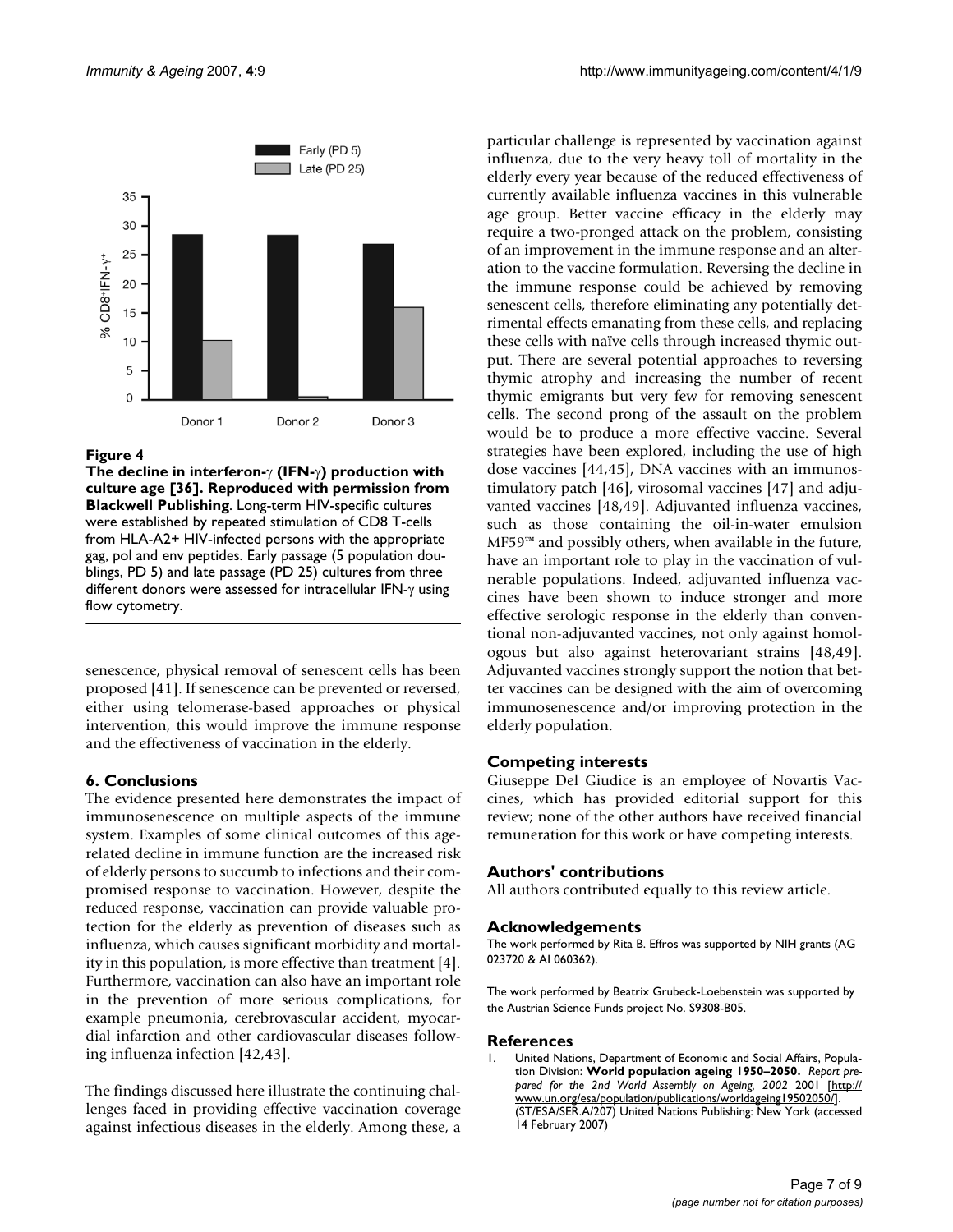- 2. Gavazzi G, Krause KH: **[Ageing and infection.](http://www.ncbi.nlm.nih.gov/entrez/query.fcgi?cmd=Retrieve&db=PubMed&dopt=Abstract&list_uids=12409046)** *Lancet Infect Dis* 2002, **2:**659-666.
- 3. Walford RL: *The immunologic theory of aging* Munksgaard Press: Copenhagen; 1969.
- 4. McElhaney JE: **[Overcoming the challenges of immunosenes](http://www.ncbi.nlm.nih.gov/entrez/query.fcgi?cmd=Retrieve&db=PubMed&dopt=Abstract&list_uids=14587126)[cence in the prevention of acute respiratory illness in older](http://www.ncbi.nlm.nih.gov/entrez/query.fcgi?cmd=Retrieve&db=PubMed&dopt=Abstract&list_uids=14587126) [people.](http://www.ncbi.nlm.nih.gov/entrez/query.fcgi?cmd=Retrieve&db=PubMed&dopt=Abstract&list_uids=14587126)** *Conn Med* 2003, **67:**469-474.
- 5. Cambier J: **[Immunosenescence: a problem of lymphopoiesis,](http://www.ncbi.nlm.nih.gov/entrez/query.fcgi?cmd=Retrieve&db=PubMed&dopt=Abstract&list_uids=15882340) [homeostatsis, microenvironment and signalling.](http://www.ncbi.nlm.nih.gov/entrez/query.fcgi?cmd=Retrieve&db=PubMed&dopt=Abstract&list_uids=15882340)** *Immunol Rev* 2005, **205:**5-6.
- 6. World Health Organization: **WHO position paper on Influenza vaccines.** *Wkly Epidemiol Rec WER* 2005, **33:**279-287 [[http://](http://www.who.int/wer/2005/wer8030.pdf) [www.who.int/wer/2005/wer8030.pdf](http://www.who.int/wer/2005/wer8030.pdf)].
- 7. Goodwin K, Viboud C, Simonsen L: **[Antibody response to influ](http://www.ncbi.nlm.nih.gov/entrez/query.fcgi?cmd=Retrieve&db=PubMed&dopt=Abstract&list_uids=16213065)[enza vaccination in the elderly: A quantitative review.](http://www.ncbi.nlm.nih.gov/entrez/query.fcgi?cmd=Retrieve&db=PubMed&dopt=Abstract&list_uids=16213065)** *Vaccine* 2006, **24:**1159-1169.
- 8. Renshaw M, Rockwell J, Engleman C, Gewirtz A, Katz J, Sambhara S: **[Cutting edge: impaired toll-like receptor expression and](http://www.ncbi.nlm.nih.gov/entrez/query.fcgi?cmd=Retrieve&db=PubMed&dopt=Abstract&list_uids=12391175) [function in aging.](http://www.ncbi.nlm.nih.gov/entrez/query.fcgi?cmd=Retrieve&db=PubMed&dopt=Abstract&list_uids=12391175)** *J Immunol* 2002, **169:**4697-4701.
- 9. Katz JM, Plowden J, Renshaw-Hoelscher M, Lu X, Tumpey TM, Sambhara S: **[Immunity to influenza: the challenges of protecting](http://www.ncbi.nlm.nih.gov/entrez/query.fcgi?cmd=Retrieve&db=PubMed&dopt=Abstract&list_uids=15181275) [an aging population.](http://www.ncbi.nlm.nih.gov/entrez/query.fcgi?cmd=Retrieve&db=PubMed&dopt=Abstract&list_uids=15181275)** *Immunol Res* 2004, **29:**113-124.
- 10. van den Biggelaar AH, Huizinga TW, de Craen AJ, Gussekloo J, Heijmans BT, Frolich M, Westendorp RG: **[Impaired innate immunity](http://www.ncbi.nlm.nih.gov/entrez/query.fcgi?cmd=Retrieve&db=PubMed&dopt=Abstract&list_uids=15489064) [predicts frailty in old age. The Leiden 85-plus study.](http://www.ncbi.nlm.nih.gov/entrez/query.fcgi?cmd=Retrieve&db=PubMed&dopt=Abstract&list_uids=15489064)** *Exp Gerontol* 2004, **39:**1407-1414.
- 11. Nash D, Mostashari F, Fine A, Miller J, O'Leary D, Murray K, Huang A, Rosenberg A, Greenberg A, Sherman M, Wong S, Layton M, for the 1999 West Nile outbreak response working group: **[The outbreak](http://www.ncbi.nlm.nih.gov/entrez/query.fcgi?cmd=Retrieve&db=PubMed&dopt=Abstract&list_uids=11407349) [of West Nile virus infection in the New York City area in](http://www.ncbi.nlm.nih.gov/entrez/query.fcgi?cmd=Retrieve&db=PubMed&dopt=Abstract&list_uids=11407349) [1999.](http://www.ncbi.nlm.nih.gov/entrez/query.fcgi?cmd=Retrieve&db=PubMed&dopt=Abstract&list_uids=11407349)** *N Engl J Med* 2001, **344:**1858-1859.
- 12. O'Leary DR, Marfin AA, Montgomery SP, Kipp AM, Lehman JA, Biggerstaff BJ, Elko VL, Collins PD, Jones JE, Campbell GL: **[The epi](http://www.ncbi.nlm.nih.gov/entrez/query.fcgi?cmd=Retrieve&db=PubMed&dopt=Abstract&list_uids=15018774)[demic of West Nile virus in the United States, 2002.](http://www.ncbi.nlm.nih.gov/entrez/query.fcgi?cmd=Retrieve&db=PubMed&dopt=Abstract&list_uids=15018774)** *Vector Borne Zoonotic Dis* 2004, **4:**61-70.
- 13. Hannoun C, Megas F, Piercy J: **Immunogenicity and protective efficacy of influenza vaccination.** *Virus Res* 2005, **103:**133-138.
- 14. Pido-Lopez J, Imami N, Andrew D, Aspinall R: **[Molecular quantita](http://www.ncbi.nlm.nih.gov/entrez/query.fcgi?cmd=Retrieve&db=PubMed&dopt=Abstract&list_uids=12355435)[tion of thymic output in mice and the effect of IL-7.](http://www.ncbi.nlm.nih.gov/entrez/query.fcgi?cmd=Retrieve&db=PubMed&dopt=Abstract&list_uids=12355435)** *Eur J Immunol* 2002, **32:**2827-2836.
- 15. Douek DC, McFarland RD, Keiser PH, Gage EA, Massey JM, Haynes BF, Polis MA, Haase AT, Feinberg MB, Sullivan JL, Jamieson BD, Zack JA, Picker LJ, Koup RA: **[Changes in thymic function with age and](http://www.ncbi.nlm.nih.gov/entrez/query.fcgi?cmd=Retrieve&db=PubMed&dopt=Abstract&list_uids=9872319) [during the treatment of HIV infection.](http://www.ncbi.nlm.nih.gov/entrez/query.fcgi?cmd=Retrieve&db=PubMed&dopt=Abstract&list_uids=9872319)** *Nature* 1998, **396:**690-695.
- 16. Cossarizza A, Ortolani C, Paganelli R, Barbieri D, Monti D, Sansoni P, Fagiolo U, Castellani G, Bersani F, Londei M, Franceschi C: **[CD45 iso](http://www.ncbi.nlm.nih.gov/entrez/query.fcgi?cmd=Retrieve&db=PubMed&dopt=Abstract&list_uids=8733112)forms expression on CD4+ and CD8+ T cells throughout life, [from newborns to centenarians: implications for T cell mem](http://www.ncbi.nlm.nih.gov/entrez/query.fcgi?cmd=Retrieve&db=PubMed&dopt=Abstract&list_uids=8733112)[ory.](http://www.ncbi.nlm.nih.gov/entrez/query.fcgi?cmd=Retrieve&db=PubMed&dopt=Abstract&list_uids=8733112)** *Mech Ageing Dev* 1996, **86:**173-195.
- 17. Akbar AN, Beverley PC, Salmon M: **[Will telomere erosion lead to](http://www.ncbi.nlm.nih.gov/entrez/query.fcgi?cmd=Retrieve&db=PubMed&dopt=Abstract&list_uids=15343372) [a loss of T-cell memory?](http://www.ncbi.nlm.nih.gov/entrez/query.fcgi?cmd=Retrieve&db=PubMed&dopt=Abstract&list_uids=15343372)** *Nat Rev Immunol* 2004, **4:**737-743.
- 18. Voehringer D, Blaser C, Brawand P, Raulet DH, Hanke T, Pircher H: **[Viral infections induce abundant numbers of senescent CD8](http://www.ncbi.nlm.nih.gov/entrez/query.fcgi?cmd=Retrieve&db=PubMed&dopt=Abstract&list_uids=11673487) [T cells.](http://www.ncbi.nlm.nih.gov/entrez/query.fcgi?cmd=Retrieve&db=PubMed&dopt=Abstract&list_uids=11673487)** *J Immunol* 2001, **167:**4838-4843.
- 19. Andrew D, Aspinall R: **[Age-associated thymic atrophy is linked](http://www.ncbi.nlm.nih.gov/entrez/query.fcgi?cmd=Retrieve&db=PubMed&dopt=Abstract&list_uids=11772533) [to a decline in IL-7 production.](http://www.ncbi.nlm.nih.gov/entrez/query.fcgi?cmd=Retrieve&db=PubMed&dopt=Abstract&list_uids=11772533)** *Exp Gerontol* 2002, **37:**455-463.
- 20. Godfrey DI, Zlotnik A, Suda T: **[Phenotypic and functional char](http://www.ncbi.nlm.nih.gov/entrez/query.fcgi?cmd=Retrieve&db=PubMed&dopt=Abstract&list_uids=1382094)[acterization of c-kit expression during intrathymic T cell](http://www.ncbi.nlm.nih.gov/entrez/query.fcgi?cmd=Retrieve&db=PubMed&dopt=Abstract&list_uids=1382094) [development.](http://www.ncbi.nlm.nih.gov/entrez/query.fcgi?cmd=Retrieve&db=PubMed&dopt=Abstract&list_uids=1382094)** *J Immunol* 1992, **149:**2281-2285.
- 21. Kim K, Lee CK, Sayers TJ, Muegge K, Durum SK: **[The trophic](http://www.ncbi.nlm.nih.gov/entrez/query.fcgi?cmd=Retrieve&db=PubMed&dopt=Abstract&list_uids=9637482) action of IL-7 on pro-T cells: inhibition of apoptosis of pro-[T1, -T2, and -T3 cells correlates with Bcl-2 and Bax levels](http://www.ncbi.nlm.nih.gov/entrez/query.fcgi?cmd=Retrieve&db=PubMed&dopt=Abstract&list_uids=9637482) [and is independent of Fas and p53 pathways.](http://www.ncbi.nlm.nih.gov/entrez/query.fcgi?cmd=Retrieve&db=PubMed&dopt=Abstract&list_uids=9637482)** *J Immunol* 1998, **160:**5735-5741.
- 22. Muegge K, Vila MP, Durum SK: **[Interleukin-7: a cofactor for](http://www.ncbi.nlm.nih.gov/entrez/query.fcgi?cmd=Retrieve&db=PubMed&dopt=Abstract&list_uids=7686307) [V\(D\)J rearrangement of the T cell receptor beta gene.](http://www.ncbi.nlm.nih.gov/entrez/query.fcgi?cmd=Retrieve&db=PubMed&dopt=Abstract&list_uids=7686307)** *Science* 1993, **261:**93-95.
- 23. Hare KJ, Jenkinson EJ, Anderson G: **[An essential role for the IL-7](http://www.ncbi.nlm.nih.gov/entrez/query.fcgi?cmd=Retrieve&db=PubMed&dopt=Abstract&list_uids=10946265) [receptor during intrathymic expansion of the positively](http://www.ncbi.nlm.nih.gov/entrez/query.fcgi?cmd=Retrieve&db=PubMed&dopt=Abstract&list_uids=10946265) [selected neonatal T cell repertoire.](http://www.ncbi.nlm.nih.gov/entrez/query.fcgi?cmd=Retrieve&db=PubMed&dopt=Abstract&list_uids=10946265)** *J Immunol* 2000, **165:**2410-2414.
- 24. Ortman CL, Dittmar KA, Witte PL, Le PT: **[Molecular characteri](http://www.ncbi.nlm.nih.gov/entrez/query.fcgi?cmd=Retrieve&db=PubMed&dopt=Abstract&list_uids=12096041)zation of the mouse involuted thymus: aberrations in [expression of transcription regulators in thymocyte and epi](http://www.ncbi.nlm.nih.gov/entrez/query.fcgi?cmd=Retrieve&db=PubMed&dopt=Abstract&list_uids=12096041)[thelial compartments.](http://www.ncbi.nlm.nih.gov/entrez/query.fcgi?cmd=Retrieve&db=PubMed&dopt=Abstract&list_uids=12096041)** *Int Immunol* 2002, **14:**813-822.
- 25. Andrew D, Aspinall R: **[IL-7 and not stem cell factor reverses](http://www.ncbi.nlm.nih.gov/entrez/query.fcgi?cmd=Retrieve&db=PubMed&dopt=Abstract&list_uids=11160192) [both the increase in apoptosis and the decline in thymopoe](http://www.ncbi.nlm.nih.gov/entrez/query.fcgi?cmd=Retrieve&db=PubMed&dopt=Abstract&list_uids=11160192)[isis seen in aged mice.](http://www.ncbi.nlm.nih.gov/entrez/query.fcgi?cmd=Retrieve&db=PubMed&dopt=Abstract&list_uids=11160192)** *J Immunol* 2001, **166:**1524-1530.
- 26. Henson SM, Snelgrove R, Hussell T, Wells DJ, Aspinall R: **[An IL-7](http://www.ncbi.nlm.nih.gov/entrez/query.fcgi?cmd=Retrieve&db=PubMed&dopt=Abstract&list_uids=16148161) [fusion protein that shows increased thymopoietic ability.](http://www.ncbi.nlm.nih.gov/entrez/query.fcgi?cmd=Retrieve&db=PubMed&dopt=Abstract&list_uids=16148161)** *J Immunol* 2005, **175:**4112-4118.
- 27. Pfister G, Weiskopf D, Lazuardi L, Kovaiou RD, Cioca DP, Keller M, Lorbeg B, Parson W, Grubeck-Loebenstein B: **[Naïve T cells in the](http://www.ncbi.nlm.nih.gov/entrez/query.fcgi?cmd=Retrieve&db=PubMed&dopt=Abstract&list_uids=16803980) [elderly: are they still there?](http://www.ncbi.nlm.nih.gov/entrez/query.fcgi?cmd=Retrieve&db=PubMed&dopt=Abstract&list_uids=16803980)** *Ann NY Acad Sci* 2006, **1067:**152-157.
- 28. Lazuardi L, Jenewein B, Wolf AM, Pfister G, Tzankov A, Grubeck-Loebenstein B: **[Age-related loss of naïve T cells and dysregulation](http://www.ncbi.nlm.nih.gov/entrez/query.fcgi?cmd=Retrieve&db=PubMed&dopt=Abstract&list_uids=15606793) [of T-cell/B-cell interactions in human lymph nodes.](http://www.ncbi.nlm.nih.gov/entrez/query.fcgi?cmd=Retrieve&db=PubMed&dopt=Abstract&list_uids=15606793)** *Immunology* 2005, **114:**37-43.
- 29. Vasto S, Malavolta M, Pawelec G: **[Age and immunity.](http://www.ncbi.nlm.nih.gov/entrez/query.fcgi?cmd=Retrieve&db=PubMed&dopt=Abstract&list_uids=16504129)** *Immun Ageing* 2006, **3:**2.
- 30. Pfister G: **Naïve or not Naïve? Age related changes of human CD8+ T cells defined by the surface markers CD45RA, CD28 & CD62L.** Innsbruck Medical University; 2006.
- 31. Almanzar G, Schwaiger S, Jenewein B, Keller M, Herndler-Brandstetter D, Würzner R, Schönitzer D, Grubeck-Loebenstein B: **[Long](http://www.ncbi.nlm.nih.gov/entrez/query.fcgi?cmd=Retrieve&db=PubMed&dopt=Abstract&list_uids=15731261)term cytomegalovirus infection leads to significant changes [in the composition of the CD8+ T-cell repertoire, which may](http://www.ncbi.nlm.nih.gov/entrez/query.fcgi?cmd=Retrieve&db=PubMed&dopt=Abstract&list_uids=15731261) be the basis for an imbalance in the cytokine production pro[file in elderly persons.](http://www.ncbi.nlm.nih.gov/entrez/query.fcgi?cmd=Retrieve&db=PubMed&dopt=Abstract&list_uids=15731261)** *J Virol* 2005, **79:**3675-3683.
- 32. Pawelec G, Akbar A, Caruso C, Solana R, Grubeck-Loebenstein B, Wikby A: **[Human immunosenescence: is it infectious?](http://www.ncbi.nlm.nih.gov/entrez/query.fcgi?cmd=Retrieve&db=PubMed&dopt=Abstract&list_uids=15882359)** *Immunol Rev* 2005, **205:**257-268.
- 33. Effros RB, Boucher N, Porter V, Zhu X, Spaulding C, Walford RL, Kronenberg M, Cohen D, Schächter F: **[Decline in CD28+ T cells](http://www.ncbi.nlm.nih.gov/entrez/query.fcgi?cmd=Retrieve&db=PubMed&dopt=Abstract&list_uids=9435913) [in centenarians and in long-term T cell cultures: a possible](http://www.ncbi.nlm.nih.gov/entrez/query.fcgi?cmd=Retrieve&db=PubMed&dopt=Abstract&list_uids=9435913) [cause for both in vivo and in vitro senescence.](http://www.ncbi.nlm.nih.gov/entrez/query.fcgi?cmd=Retrieve&db=PubMed&dopt=Abstract&list_uids=9435913)** *Exp Gerontol* 1994, **29:**601-609.
- 34. Goronzy JJ, Fulbright JW, Crowson CS, Poland GA, O'Fallon WM, Weyand CM: **[Value of immunological markers in predicting](http://www.ncbi.nlm.nih.gov/entrez/query.fcgi?cmd=Retrieve&db=PubMed&dopt=Abstract&list_uids=11711609) [responsiveness to influenza vaccination in elderly individuals.](http://www.ncbi.nlm.nih.gov/entrez/query.fcgi?cmd=Retrieve&db=PubMed&dopt=Abstract&list_uids=11711609)** *J Virol* 2001, **75:**12182-12187.
- 35. Saurwein-Teissl M, Lung TL, Marx F, Gschösser C, Asch E, Blasko I, Parson W, Böck G, Schönitzer D, Trannoy E, Grubeck-Loebenstein B: **[Lack of antibody production following immunization in old](http://www.ncbi.nlm.nih.gov/entrez/query.fcgi?cmd=Retrieve&db=PubMed&dopt=Abstract&list_uids=12023394) age: association with CD8(+)CD28(-) T cell clonal expan[sions and an imbalance in the production of Th1 and Th2](http://www.ncbi.nlm.nih.gov/entrez/query.fcgi?cmd=Retrieve&db=PubMed&dopt=Abstract&list_uids=12023394) [cytokines.](http://www.ncbi.nlm.nih.gov/entrez/query.fcgi?cmd=Retrieve&db=PubMed&dopt=Abstract&list_uids=12023394)** *J Immunol* 2002, **168:**5893-5899.
- 36. Effros RB, Dagarag M, Spaulding C, Man J: **The role of CD8+ [T-cell](http://www.ncbi.nlm.nih.gov/entrez/query.fcgi?cmd=Retrieve&db=PubMed&dopt=Abstract&list_uids=15882351) [replicative senescence in human aging.](http://www.ncbi.nlm.nih.gov/entrez/query.fcgi?cmd=Retrieve&db=PubMed&dopt=Abstract&list_uids=15882351)** *Immunol Rev* 2005, **205:**147-157.
- 37. Appay V, Rowland-Jones SL: **[Premature ageing of the immune](http://www.ncbi.nlm.nih.gov/entrez/query.fcgi?cmd=Retrieve&db=PubMed&dopt=Abstract&list_uids=12464569) [system: the cause of AIDS?](http://www.ncbi.nlm.nih.gov/entrez/query.fcgi?cmd=Retrieve&db=PubMed&dopt=Abstract&list_uids=12464569)** *Trends Immunol* 2002, **23:**580-585.
- 38. Mason D: **[A very high level of crossreactivity is an essential](http://www.ncbi.nlm.nih.gov/entrez/query.fcgi?cmd=Retrieve&db=PubMed&dopt=Abstract&list_uids=9745202) [feature of the T-cell receptor.](http://www.ncbi.nlm.nih.gov/entrez/query.fcgi?cmd=Retrieve&db=PubMed&dopt=Abstract&list_uids=9745202)** *Immunol Today* 1998, **19:**395-404.
- 39. Valenzuela HF, Effros RB: **[Divergent telomerase patterns in](http://www.ncbi.nlm.nih.gov/entrez/query.fcgi?cmd=Retrieve&db=PubMed&dopt=Abstract&list_uids=12482386) [human CD4 and CD8 T cells following repeated encounters](http://www.ncbi.nlm.nih.gov/entrez/query.fcgi?cmd=Retrieve&db=PubMed&dopt=Abstract&list_uids=12482386) [with the same antigenic stimulus.](http://www.ncbi.nlm.nih.gov/entrez/query.fcgi?cmd=Retrieve&db=PubMed&dopt=Abstract&list_uids=12482386)** *Clin Immunol* 2002, **105:**117-125.
- 40. Dagarag M, Evazyan T, Rao N, Effros RB: **[Genetic manipulation of](http://www.ncbi.nlm.nih.gov/entrez/query.fcgi?cmd=Retrieve&db=PubMed&dopt=Abstract&list_uids=15528369) telomerase in HIV-specific CD8+ T cells: enhanced antiviral [functions accompany the increased proliferative potential](http://www.ncbi.nlm.nih.gov/entrez/query.fcgi?cmd=Retrieve&db=PubMed&dopt=Abstract&list_uids=15528369) [and telomere length stabilization.](http://www.ncbi.nlm.nih.gov/entrez/query.fcgi?cmd=Retrieve&db=PubMed&dopt=Abstract&list_uids=15528369)** *J Immunol* 2004, **173:**6303-6311.
- 41. Pawelec G: **[Immunosenescence and vaccination.](http://www.ncbi.nlm.nih.gov/entrez/query.fcgi?cmd=Retrieve&db=PubMed&dopt=Abstract&list_uids=16307681)** *Immun Ageing* 2005, **2:**16-19.
- 42. Meyers DG: **[Could influenza vaccination prevent myocardial](http://www.ncbi.nlm.nih.gov/entrez/query.fcgi?cmd=Retrieve&db=PubMed&dopt=Abstract&list_uids=14728076) [infarction, stroke and sudden cardiac death?](http://www.ncbi.nlm.nih.gov/entrez/query.fcgi?cmd=Retrieve&db=PubMed&dopt=Abstract&list_uids=14728076)** *Am J Cardiovasc Drugs* 2003, **3:**241-244.
- 43. Puig-Barberà J, Díez-Domingo J, Varea AB, Chavarri GS, Rodrigo JA, Hoyos SP, Vidal DG: **[Effectiveness of the MF59-adjuvanted sub](http://www.ncbi.nlm.nih.gov/entrez/query.fcgi?cmd=Retrieve&db=PubMed&dopt=Abstract&list_uids=17889411)unit influenza vaccine in preventing hospitalisations for car[diovascular disease, cerebrovascular disease and pneumonia](http://www.ncbi.nlm.nih.gov/entrez/query.fcgi?cmd=Retrieve&db=PubMed&dopt=Abstract&list_uids=17889411) [in the elderly.](http://www.ncbi.nlm.nih.gov/entrez/query.fcgi?cmd=Retrieve&db=PubMed&dopt=Abstract&list_uids=17889411)** *Vaccine* 2007, **25:**7313-7321.
- 44. Couch RB, Winokur P, Brady R, Belshe R, Chen WH, Cate TR, Sigurdardottir B, Hoeper A, Graham IL, Edelman R, He F, Nino D, Capellan J, Ruben FL: **[Safety and immunogenicity of a high dos](http://www.ncbi.nlm.nih.gov/entrez/query.fcgi?cmd=Retrieve&db=PubMed&dopt=Abstract&list_uids=17913310)[age trivalent influenza vaccine among elderly subjects.](http://www.ncbi.nlm.nih.gov/entrez/query.fcgi?cmd=Retrieve&db=PubMed&dopt=Abstract&list_uids=17913310)** *Vaccine* 2007, **25:**7656-7663.
- Keitel WA, Atmar RL, Cate TR, Petersen NJ, Greenberg SB, Ruben F, Couch RB: **[Safety of high doses of influenza vaccine and](http://www.ncbi.nlm.nih.gov/entrez/query.fcgi?cmd=Retrieve&db=PubMed&dopt=Abstract&list_uids=16717175)**